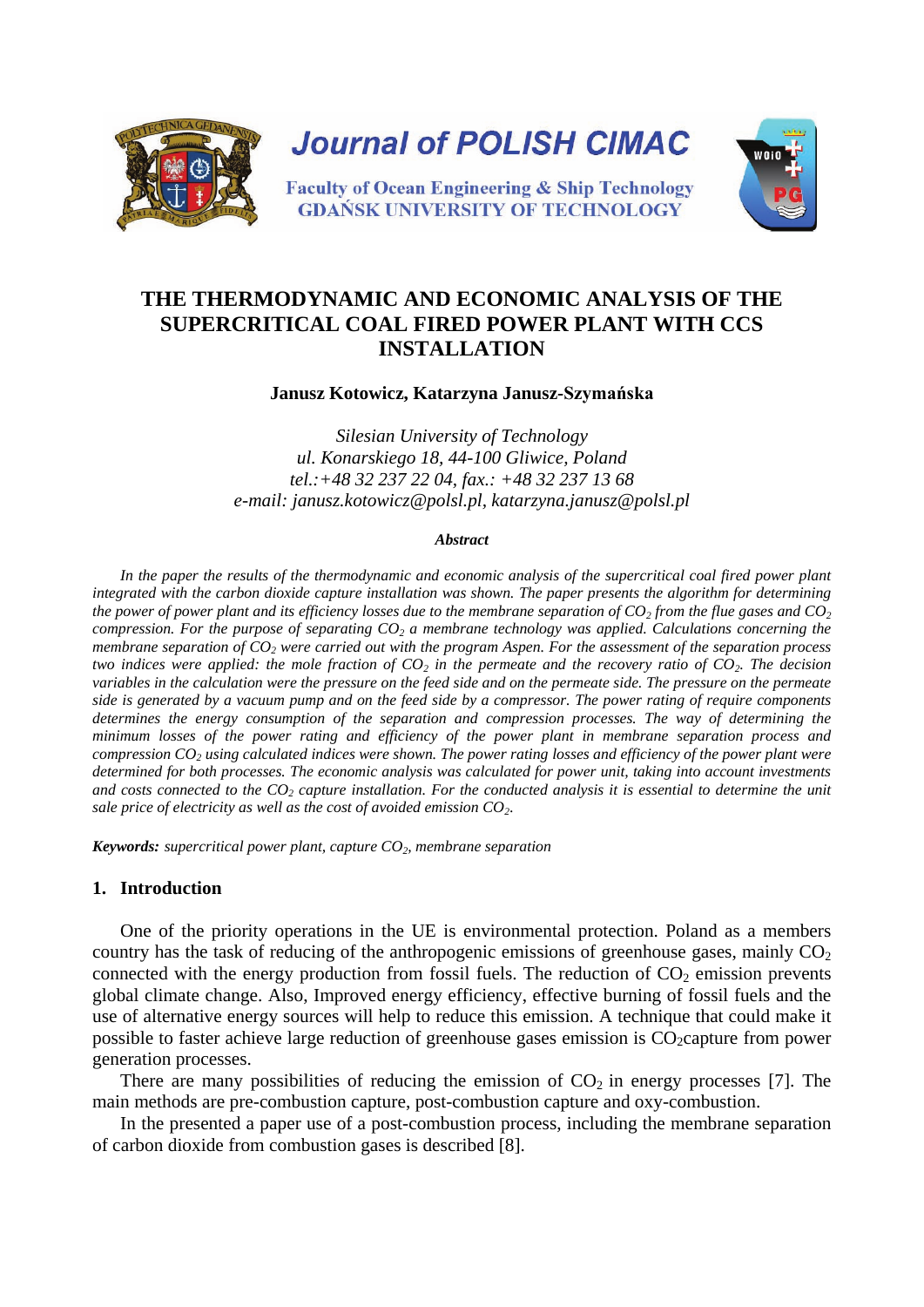#### **2. Thermodynamic analysis and the results of calculations**

High efficiency of the electricity production has a connection to these technologies, which that influence more effective and efficient use of fuels. A modern power engineering rely on supercritical coal fired plant. Various structures and parameters with electric power of  $N_{el,REF}$  = 600 MW are presented in the paper [2]. These are reference systems for the Polish power engineering after the year 2010. The model of the supercritical coal power plants integrated with CCS installation was applied for the analysis. The diagram of such an installation is presented in fig.1.

Characteristic parameters of this block are [6]:

- Temperature and pressure of live steam 600°C/28.5 MPa,
- − Temperature of resuperheated steam 620˚C,
- − Pressure in the steam condenser 5 kPa,
- − Isentropic efficiency of all turbine stage 0.9,
- − Mechanical efficiency and efficiency of the generator 0.99 i 0.988,
- − Efficiency of the boiler 0.95,
- − Efficiency of the electricity production 0.4878,
- Lower Heating Value  $24500$  kJ/kg.

Such a systems emits 2.086 Mg/h of flue gases of the mole fraction of  $CO<sub>2</sub>$  amounts to 14.05%, which gases  $CO_2$  emission equal to 121.3 kg/s [6]. Assuming that the block annual work for 8000h, the  $CO_2$  emission would amount to 3 493 440 Mg.



*Fig.1 Reference systems of supercritical carbon blocks (B- boiler, ST – steam turbine, G – generator, CND – condenser, DA – deaerator, CL – cooling steam, RH – reheater, h, i, l – stage of turbine (high, intermediate, low)*

For these reference systems of supercritical carbon blocks is characterizing by high efficiency of electricity generation, the separation of  $CO<sub>2</sub>$  from flue gases was applied in order to lower its emission. Diagram of the installation of membrane separation and compression of  $CO<sub>2</sub>$  from flue gases are presented in fig.2. This system consists of membrane module (M), flue gases compressor (C), vacuum pump (VP),  $CO<sub>2</sub>$  compressor (C1) and heat exchangers HE1 and HE2. The aim of membrane module is to separate  $CO<sub>2</sub>$  flow from the flue gases (so-called permeate). The permeate is this part of the solution flue gases which penetrates the membrane. The driving force of the process is the difference of partial pressures on both sides of the membrane.

There are two essential quantities used for the assessment of the process of separating  $CO<sub>2</sub>$ from flue gases: the mole fraction of  $CO_2$  in the permeate  $(Y_{CO2})_P$  (purity of permeate) and carbon dioxide recovery ratio R, determining how much of  $CO<sub>2</sub>$  in the flue gases leaving the boiler is contained in the permeate flow; second one is expressed by the equation: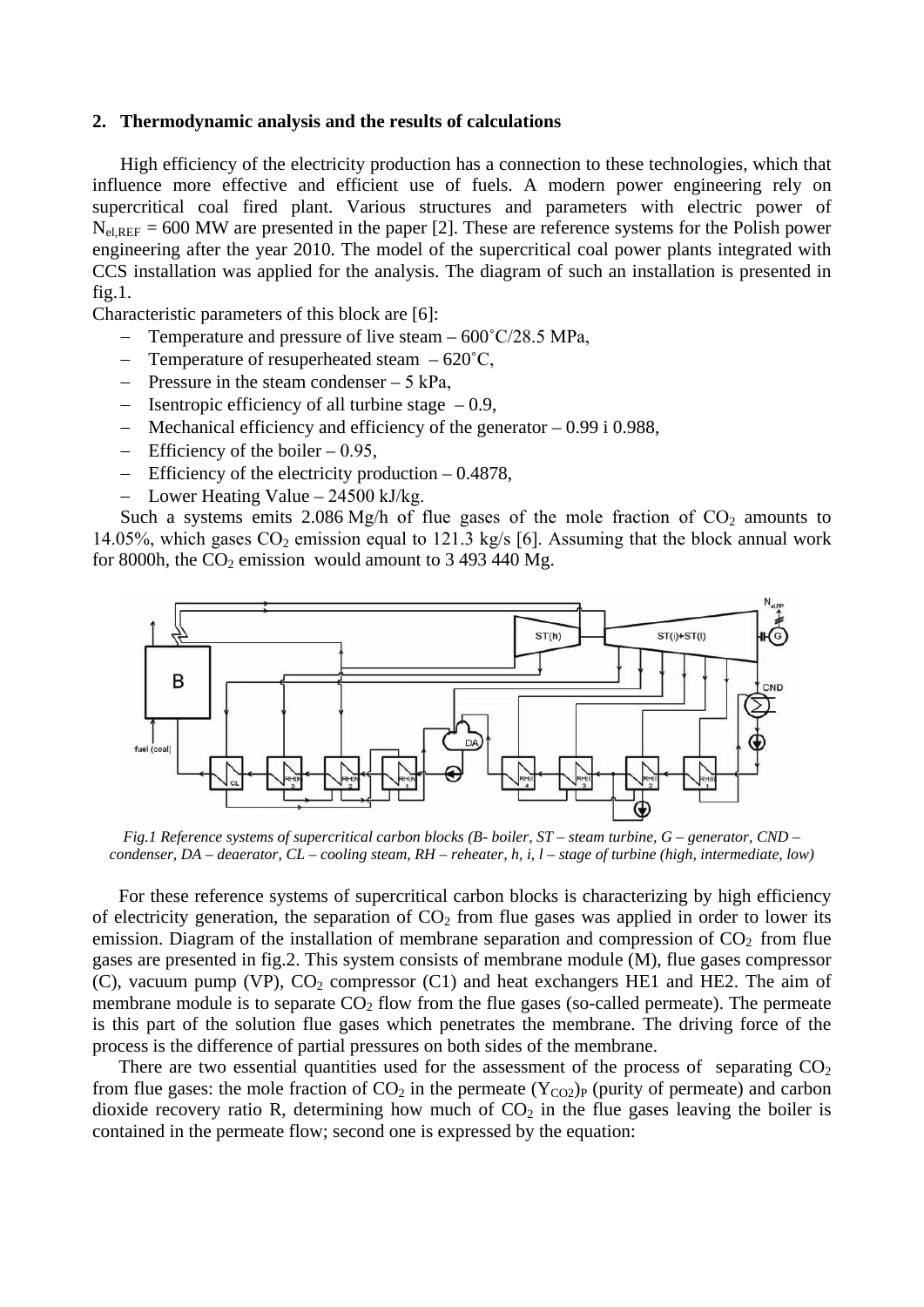$$
R = \frac{n_{5a} (Y_{CO_2})_P}{n_{1a} (X_{CO_2})_{1a}},
$$
\n(1)

where:

n-flux of the flue gas, kmol/s, R-carbon dioxide recovery ratio, X,Y-mole fraction.



*Fig.2 Diagram of the system of membrane separation and compression CO2 from flue gases emitted by the power plant presented in Fig.1 (HE – heat exchanger, C – compressor, C1 – CO<sub>2</sub> compressor, VP – vacuum pump, B – boiler, M – membrane module).*

Calculations concerning the membrane separation of  $CO<sub>2</sub>$  were carried out using Aspen software. The model of this process was developed basing on the following assumptions. The analysis was carried out in the membrane module consisting of cross-flow capillaries. The gases are considered as semi-ideals. Furthermore, constant temperature of the process at 40˚C was assumed (hence, it is necessary to use the heat exchanger HE1 which is shown in fig.2). It permitted to use the constant coefficients of permeability for the gases. It was also assumed that the flow of 900kmol/h was passing through the membrane module with a surface area of 18000 m<sup>2</sup>. The decision variables in the calculation were the pressure of the flue gases and of the permeate [4].

For the analysis a hybrid membrane which permits the following properties i.e. the  $CO<sub>2</sub>$ permeability equals to  $20 \text{ m}^3(\text{STP})/(\text{m}^2 \cdot \text{h} \cdot \text{bar})$  and the ideal coefficient of selectivity equals to  $200$ was used. The pressure of the flue gases was changed in the range 1 bar  $\geq p_{2a} \geq 1.35$  bar and the permeate pressure was changed in the range  $0.005$  bar  $\geq p_{5a} \geq 0.08$  bar. The pressure on the permeate side was generated by a vacuum pump and on the flue gases side by a compressor. The power rating of require components determines the energy consumption of the membrane separation process.

The power station internal load rate, including the power demand devices connected to the  $CO<sub>2</sub>$ separation from flue gases of reference to the power of the power plant, is mark by the symbol  $\delta_1$ and it is expressed by the equation:

$$
\delta_{1} = \frac{n}{\eta_{el,REF}\eta_{em}m_{f} \cdot LHV} \left\{ T_{1a}(Mc_{p})_{C} \left[ 1 + \frac{\left(\frac{p_{2a}}{p_{1a}}\right)^{z_{C}} - 1}{\eta_{i,C}} \right]^{z_{C}} - 1 \right\} + T_{3a}(Mc_{p})_{VP} X_{CO_{2}} \frac{R}{\left(Y_{CO_{2}}\right)_{P}} \left[ 1 + \frac{\left(\frac{p_{6a}}{p_{5a}}\right)^{z_{VP}} - 1}{\eta_{i,VP}} \right]^{z_{VP}} - 1 \right\}, \quad (2)
$$

where:

LHV - Lower Heating Value, kJ/kg, (Mc<sub>p</sub>) - specific molar heat capacity, kJ/kmol·K, p- pressure, bar, T - temperature, K, z - number of stages in the compressor or vacuum pump,  $\kappa$  - isentropic process exponent, η - efficiency, %,  $\delta$  - power station internal load rate.

Index: 1a, 2a - characteristic points in the system of membrane separation (fig.2), C - compressor, VP - vacuum pump, f - fuel, el - electrical, em - electromechanical, REF - reference system

The equation (2) permits to determine what part of the power rating of the power plant is consumed during the membrane separation of  $CO<sub>2</sub>$  from the flue gases in relation to the assessment indices of this process e.g. carbon dioxide recovery ratio R and purity of permeate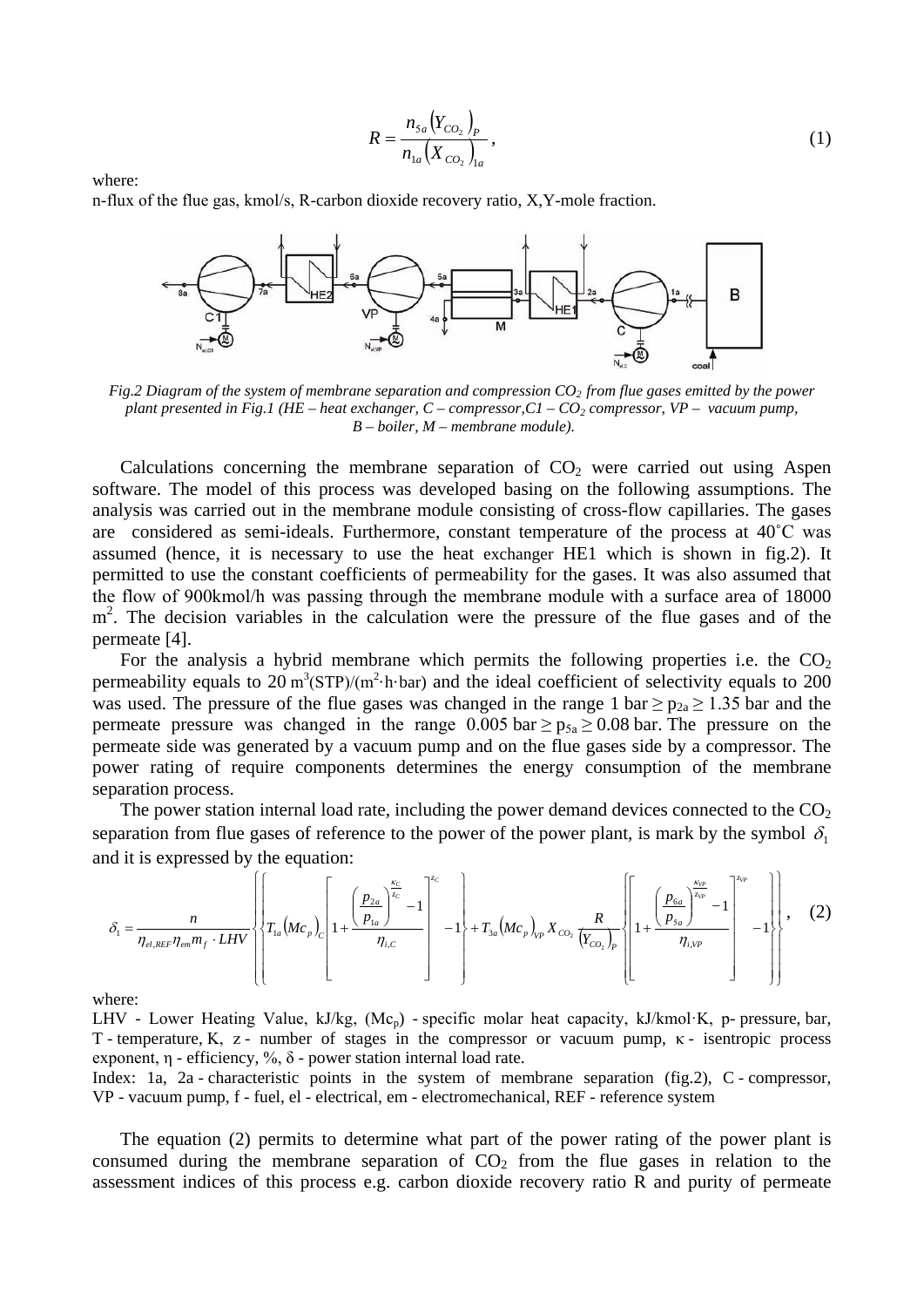$(Y_{CO2})_P$ . The first part in the curly bracket is connected to the flue gases compression process, the second is connected to the vacuum pump.

The results of the calculations from the Aspen software are presented in figure 2. The figure presents the line of constant values of the mole fraction of  $CO<sub>2</sub>$  in the permeate and the line of constant values of the recovery ratio in the plane  $p_{2a}-p_{5a}$  (fig.3). This plot includes the line of constant values of the rate  $\delta_1$  which is calculated from the equation (2). For the calculation all of these isolines the algorithm of artificial networks was applied.

This figure allows to sort and to select such conditions of the process, for which value reaches  $\delta_1$ minimum and in the same time the mole fraction of  $CO<sub>2</sub>$  in the permeate and the carbon dioxide recovery ratio are very high.

The area in which the mole fraction of  $CO<sub>2</sub>$  in the permeate is greater than or equal to 0.8 and in the same time the recovery ratio is greater than or equal to 0.9 is marked in the figure.

It can be found in the literature [3,5], that for the sake of the costs of compression, transport and deposition of carbon dioxide its permeate purity  $[(Y_{CO2})_P]$ limited should to be contained within the range from 0.8 to 0.95, and the carbon dioxide recovery ratio (marked as  $R_{\text{limited}}$ ) ought to be larger than 0.8 or even 0.9.



*Fig.3 The line of constant values of the mole fraction CO<sub>2</sub> in the permeate (Y<sub>CO2</sub>)<sub>P</sub> = const, the recovery ratio CO<sub>2</sub>*  $R = const$ , and the power station internal load rate  $\delta_1 = const$  in the plane  $p_F$  -  $p_F$  for  $\alpha^* = 200$  with area mark  $(Y_{CO2})_P$ ≥ 0.8 *i*  $R$  ≥ 0.9

In this area the minimum power station internal load rate  $\delta_1$  is searched for the range of value  $R \ge R_{\text{limited}}$  and  $(Y_{CO2})_P \ge [(Y_{CO2})_P]_{\text{limited}}$ .

If assume that  $(Y_{\text{CO2}})_{P} \geq 0.8$  and  $R \geq 0.9$  and use the characteristic from fig. 3 we obtain values:  $(Y_{CO2})_P = 0.848$ , R = 0.9,  $p_F = 1$ bar and  $p_P = 0.028$ bar. For such parameters the process power station internal load rate amounts to 7.51%.

It was assumed that separated carbon dioxide was subjected to atmospheric pressure and it had a high temperature. In order to transport separated  $CO<sub>2</sub>$ , first it has to be cooled and next compressed to high pressure. Scheme of these processes is presented in fig.2. Power station internal load rate  $\delta_2$  already includes the power needed for carbon dioxide compression process.

According to the literature [4,10,12] liquefaction of  $CO<sub>2</sub>$  for transport needs the compression of  $CO<sub>2</sub>$  to pressure around  $100 - 120$  bar. It depends on the permeate purity. In this analysis carbon dioxide was compressed to 100 bar.

The electric power needed for the driving motor of the  $CO<sub>2</sub>$  compression equals to: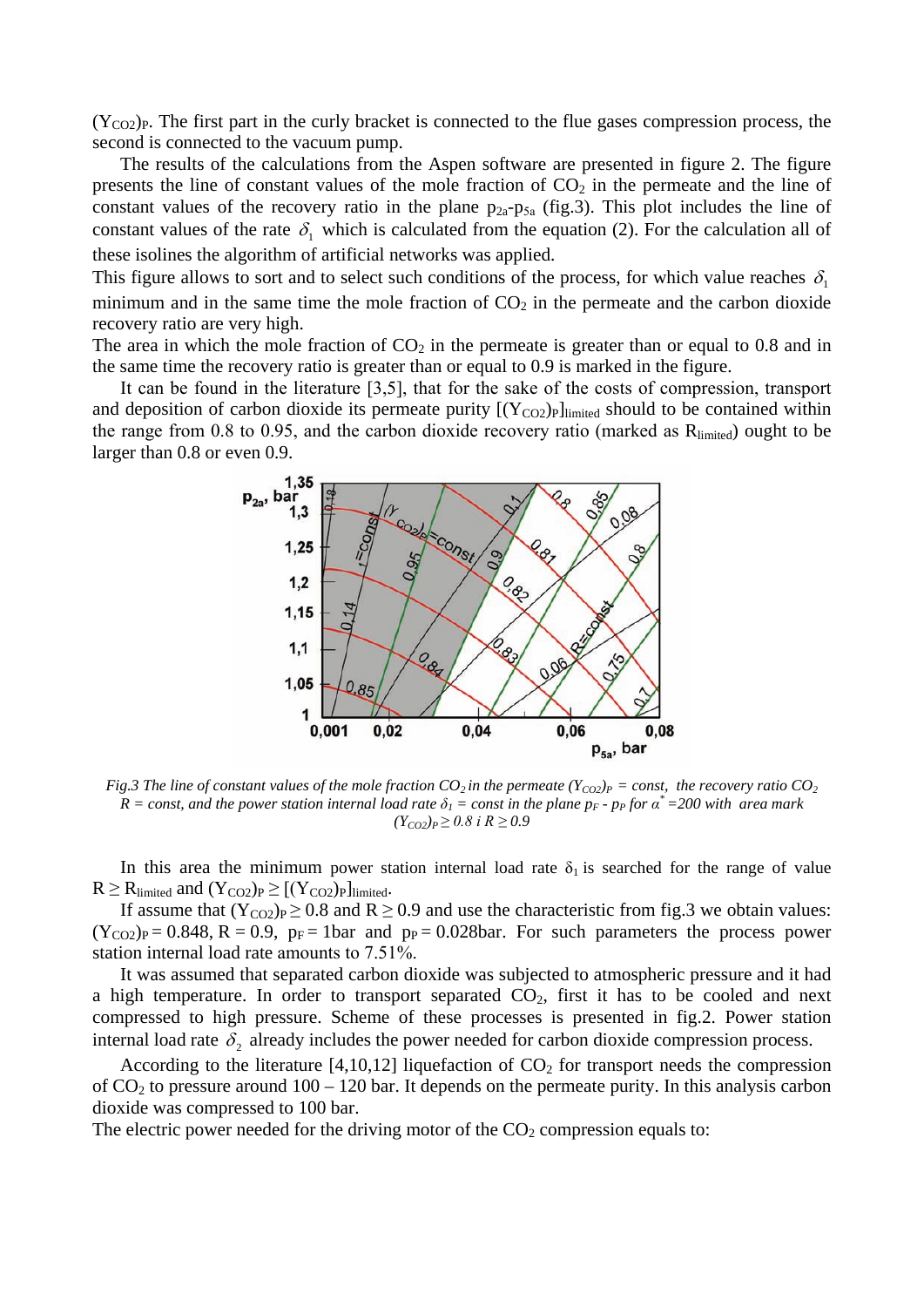$$
N_{elC1} = \frac{T_{7a} (Mc_p)_{C1} X_{CO_2}}{\eta_{em}} \frac{R}{(Y_{CO_2})_P} \left[ 1 + \frac{\left(\frac{p_{8a}}{p_{7a}}\right)^{\frac{\kappa_{C1}}{\zeta_{C1}}}}{\eta_{i,C1}} - 1 \right]^{z_{C1}} - 1 \right],
$$
\n(3)

where: N - power, MW

The efficiency of electricity production in the power plant with the electric power of the motor compressors driving and vacuum pump taken into consideration cab be written as

$$
\eta_{el,CCS} = \frac{N_{el,REF} - (N_{el,C} + N_{el,VP} + N_{el,C1})}{m_f \cdot LHV} = \eta_{el,REF} (1 - \delta_2),
$$
\n(4)

where:

$$
\delta_2 = \frac{N_{el,C} + N_{el,VP} + N_{el,C1}}{N_{el,REF}},
$$
\n(5)

and it make up power station internal load rate CCS installation.

The results of thermodynamic analysis of the influence of the CCS installation for the supercritical coal fired power plant are presented in table 1.

| <b>Characteristic</b><br>parameters | Unit      | Power Plant with $CO2$<br>capture |  |
|-------------------------------------|-----------|-----------------------------------|--|
| $N_{el,C}$                          | MW        |                                   |  |
| $N_{el,VP}$                         | MW        | 45,07                             |  |
| $N_{el,CI}$                         | <b>MW</b> | 74,07                             |  |
| $\delta_{1}$                        |           | 0.0751                            |  |
| $\delta_{\scriptscriptstyle 2}$     |           | 0,1981                            |  |
| $\eta_{el,REF}$                     |           | 0,4878                            |  |
| $\eta_{el,CCS}$                     |           | 0,3912                            |  |

*Tab. 1 The parameters of the devices connected to the CCS installation*

### **3. Economical analysis and the results of the calculations**

In the conducted analysis of the economical effectiveness the net present value (NPV) method was used. NPV is one of the fundamental and most frequently applied economic coefficients for the assessment of the economical effectiveness of the investments. It can be described by the equation:

$$
NPV = \sum_{\tau=1}^{N} \frac{CF_{\tau}}{\left(1+r\right)^{\tau}},\tag{6}
$$

The value of the discount rate was assumed at 6,2%. In order to determine the cash flow  $CF_{\tau}$ the total investment costs (J), profits from sales  $(S_{el})$ , overall costs of production  $(K_{PR})$ , the income tax (P<sub>d</sub>), changes of the working capital (K<sub>obr</sub>), amortization charges (A), interest (F) and clearance value of the designed installation (L)  $(L, L = 0$  when  $0 \le \tau \le N - 1$ ) had to be known.

Thus, the equation describing the cash flow  $CF_{\tau}$  can be written as:

$$
CF_{\tau} = [-J + S_{el} - (K_{PR} + P_d + K_{obr}) + A + F + L]_{\tau},
$$
\n
$$
(7)
$$

The investment costs in signified analysis are given by equation:  $J = i_y \cdot N + i_{\text{csc}} \cdot N$  (8)

$$
= i_N \cdot N_{el} + i_{CCS} \cdot N_{el}, \tag{8}
$$

where:  $i_N$  – unit investment cost for the power installation,  $\epsilon/kW$ ,  $i_{CCS}$  – unit investment costs for the CCS installation, €/kW.

The essential component of the equation (7) is the profit from sales, expressed as: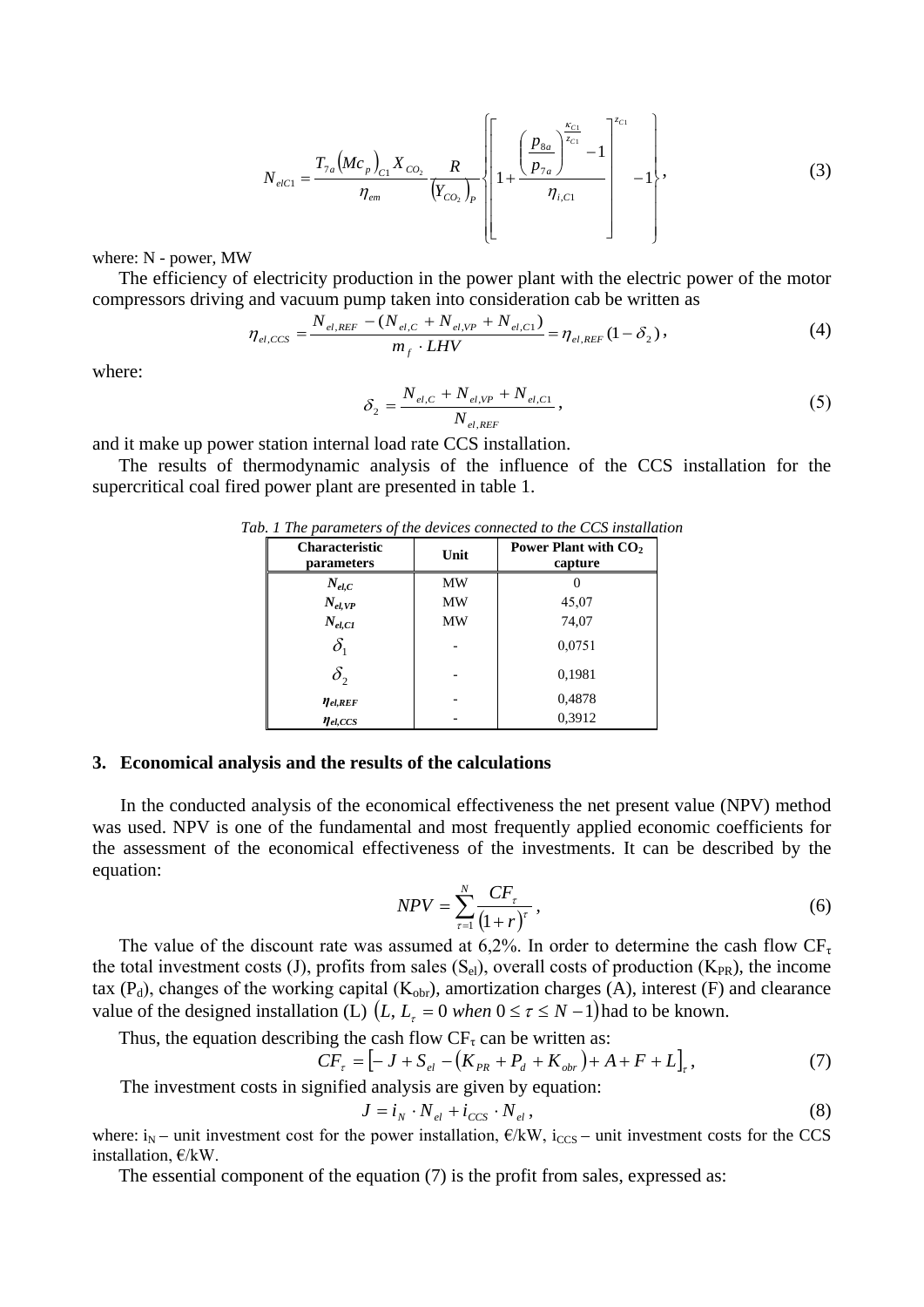$$
S_{el} = \int_{0}^{\tau_{el}} N_{el} \cdot C_{el} \cdot d\tau_{el} , \qquad (9)
$$

where: C<sub>el</sub> – average price of electricity,  $\epsilon$  /MWh,  $\tau_{el}$  – the annual time of operation, h.

Total costs of production were determined as a sum of the following costs:

$$
K_{PR} = K_F + K_o + K_{ps} + K_E + K_{sr} + K_r + A_k + A + F,
$$
\n(10)

where:  $K_F$  – cost of fuel,  $K_o$  – cost of services,  $K_{ps}$  – cost of other raw materials,  $K_E$  – other operating costs,  $K_{sr}$  – environmental costs,  $K_r$  – costs of maintenance and exploitation,  $A_k$  – excise duty, A – amortization costs, F –interest.

The economic analysis were made for the reference system and also for similar power unit, taking into account the investments and costs connected to the  $CO<sub>2</sub>$  capture installation. For the system with  $CO_2$  separation previously calculated values permeate purity  $(Y_{CO2})_P = 0.848$  and carbon dioxide recovery ratio  $R = 0.9$  were assumed.

Exemplary literature data [1,4,5,9,11] for different supercritical power stations taking into account the cost for  $CO_2$  separation were served to determine the investment costs.

For the economic analysis the investment costs were assumed at  $1100 \in \text{KW}$  for the reference system and at 1450  $\oplus$ kW for the power plant with CO<sub>2</sub> capture. In the calculations, operating costs of capture installation were assumed at  $3 \text{ E/MWh}$ . The annual time of operation was 8000 hours. Amortization rate was given at 6.67 %. The constant of repairs was determined at the level of 0.5% of the capital costs for the first ten years of operation and 1% for the following ten years. It has been assumed that the investment cost are spread into three years of the construction: 15% in the first year, 30% in the second year and 55% in the third year. It has been also assumed that the conduction of the power generating plant is financed in 15% by own means and in 75% by the commercial credit at the interest of 6%. The credit is assumed to be repaid in equal payments in the course of ten years. The income tax rate was assumed at 19%. Excise duty was assumed at 5 €/MWh and the average cost of fuel was 55 €/Mg. The residual clearance value of the designed system is assumed at 20% *J*, and the working capital as equal to zero.

In the economic analysis the limit sale price of electricity  $C^{gr}$  was calculated. For the reference systems without  $CO<sub>2</sub>$  capture it was described by the index REF and for the power plant with carbon capture installation it was described by the index CCS.

For both systems the limit sale price of electricity is a quantity determined by the condition

$$
NPV(C^{gr}) = 0, \t\t(11)
$$

An important economic rate for the power system with  $CO<sub>2</sub>$  capture is also the  $CO<sub>2</sub>$  emission avoided ( $E_{AV}$ ) and its cost. The cost of  $CO_2$  emission avoidance ( $C_{AV}$ ) is calculated according the equation:

$$
C_{AV} = \frac{C_{CCS}^{gr} - C_{REF}^{gr}}{E_{AV}},
$$
\n(12)

where:

$$
E_{AV} = E_{REF} - E_{CCS},\tag{13}
$$

 $E - CO<sub>2</sub>$  emission, index: REF – reference system, CCS – plant with  $CO<sub>2</sub>$  capture.

The results of the economic analysis are presented in table 2. The analysis of susceptibility were also performed. The influence of the investment costs and the fuel cost were tested. The results of the susceptibility analysis are presented in figures (fig.4 i fig.5).

*Tab. 2 Results of the economic analysis calculation*

|                                               | Unit    | Value |  |
|-----------------------------------------------|---------|-------|--|
| Annual operating time                         |         | 8000  |  |
| Unit sale price of electricity $C_{REF}^{gr}$ | $\n  W$ | 37.86 |  |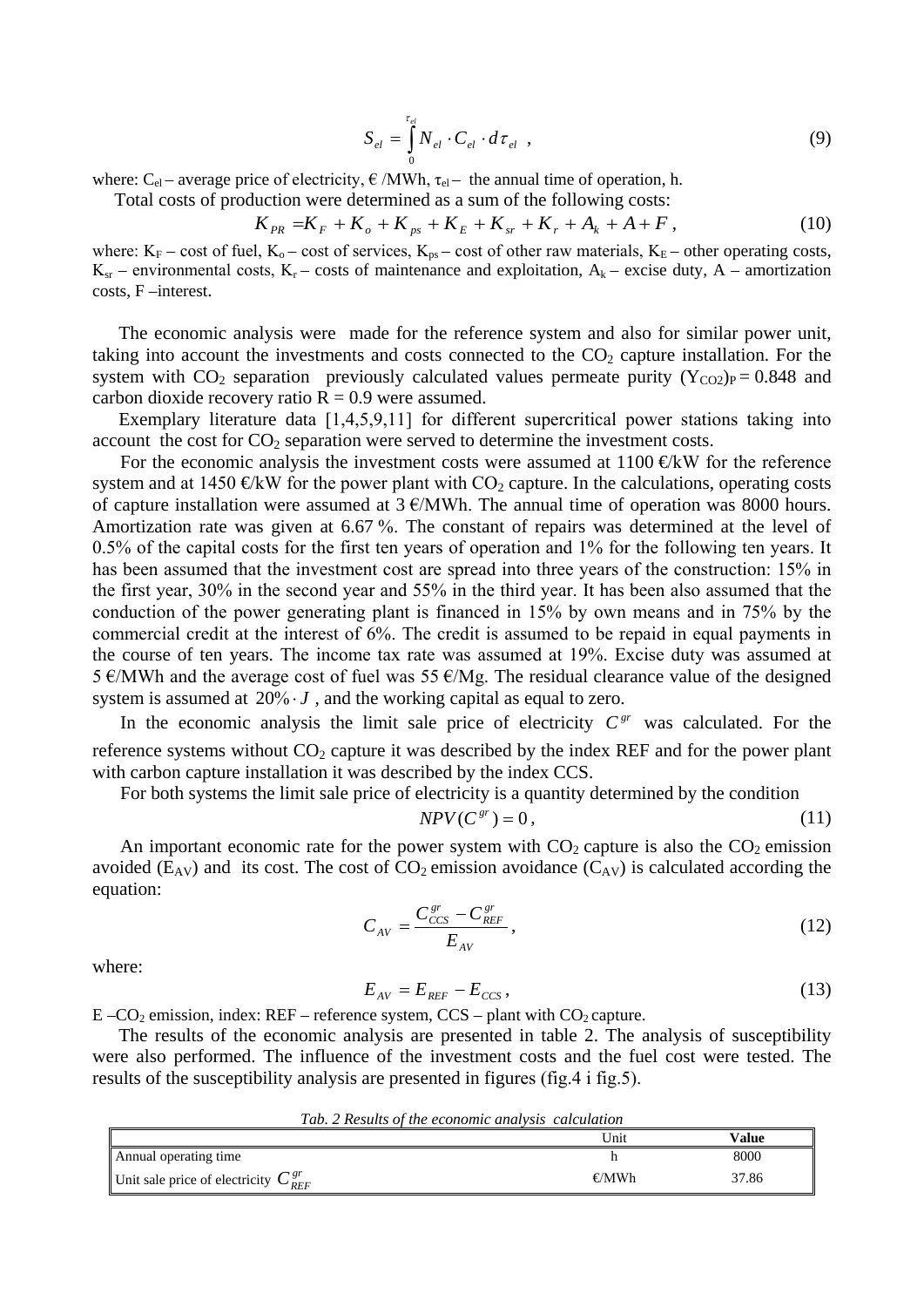

*Fig.4 The influence of the investment costs of the CCS installation on the limit sale price of the electricity and on the cost of CO2 avoided emission* 



*Fig.5 The influence of the fuel costs of the limit sale price of electricity and on the cost of CO<sub>2</sub> avoided emission for the investment costs at 1450 €/kW*

The susceptibility analysis ware carried out. The analysis showed that the costs of  $CO<sub>2</sub>$ avoiding emissions decrease with decreasing the investment cost. The cost of fuel has an important influence on the price of electricity.

In the susceptibility analysis costs of fuel ware tested. The price of fuel was changed by 20% from considered value. A change of fuel price has an influence the change of the limit sale price of electricity by around 4  $\epsilon$  for and above 6  $\epsilon$  on the costs of CO<sub>2</sub> avoided emissions.

#### **4. Conclusions**

The paper presents the relations between the energy consumption of the membrane separation of  $CO<sub>2</sub>$  from the flue gases and the recovery ratio and mole fraction of  $CO<sub>2</sub>$  in the permeate as well as the pressure of the flue gases and the pressure of the permeate. The power rating losses and the efficiency of the power plant were determined for both processes  $-CO<sub>2</sub>$  separation and compression. In order to decreases power and efficiency of electricity we integrated CCS installation with supercritical coal power plant.

The power rating of installations connected to the  $CO_2$  separation equals to 7.51% of the power station power. As a result the efficiency of the power plant decreases from 48.78% to 45.02%. Take into consideration the influence of  $CO<sub>2</sub>$  compression the power station internal load rate is equal to 19.81 % and the efficiency of electricity production decreases to 39.12 %.

In order to decrease heat losses the heat coming from the flue gases and the permeate cooling may be used in the reference system of the steam-water system steam turbine. It makes possible to partly eliminate the steam bleeding. Elimination of the steam bleeding causes an increase of the steam flow to the steam turbine and increases the power. The efficiency of the electricity production is growing in the reference system.

The economic analysis was calculated for the reference system and also for power unit, taking into account the investments and the costs connected to the  $CO<sub>2</sub>$  capture installation. In this